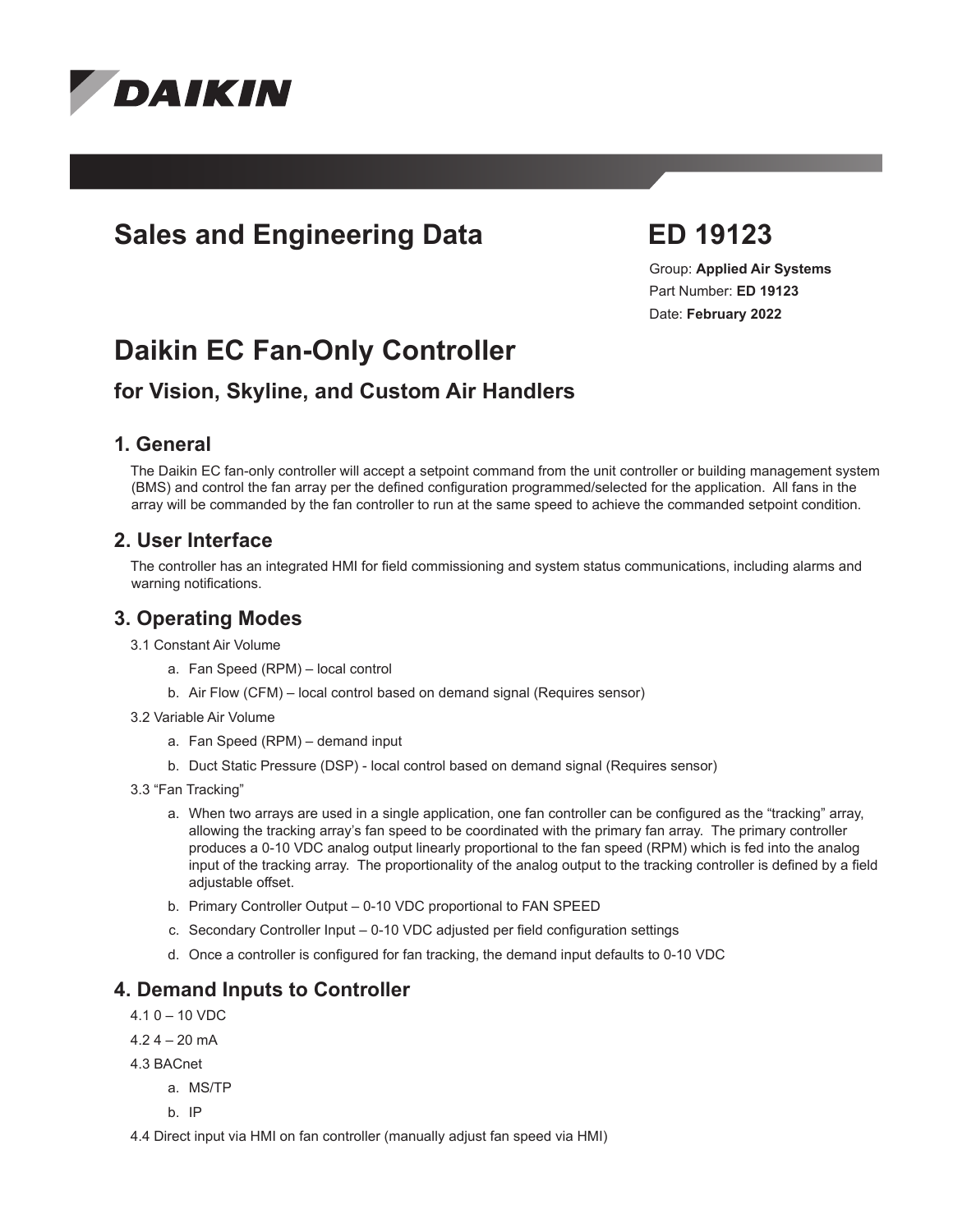#### **5. Manual Override**

- 5.1 Overrides programmed setpoint for use when servicing
- 5.2 Selectable from the controller HMI menu
- 5.3 Times out after 60 minutes

#### **6. Sensor Inputs**

- 6.1 Duct Static Pressure (DSP) Pressure Sensor local duct static pressure control
	- a. Duct Pressure (differential pressure)
	- b. Field provided
	- c. Range: up to 40" w.c. (field configurable)
	- d. Output: 0-10 VDC or 4-20 mA (field configurable)
- 6.2 Total Airflow (CFM) Pressure Sensor local airflow reporting and control
	- a. CFM (piezo ring)
	- b. Factory installed
	- c. Range: up to 40" w.c. (field configurable)
	- d. Output: 0-10 VDC or 4-20 mA (field configurable)

# **7. Other Controller Inputs**

- 7.1 Start/Stop enables/disables fan array operation from a remote device.
- 7.2 Interlock disables fan array operation until contact closure is detected, i.e. damper actuator end switch.
- 7.3 Safety Input disables fan array operation when field-installed safety device opens circuit (high static, freeze stat, etc.) *Note: Start/Stop, Interlock & Safety inputs may be configured either enabled or disabled for the application.*
- 7.4 Fire Mode Input indicates system has entered fire mode, REPORTING ONLY.

*Note: Fans must be able to be controlled directly from the fire safety device, bypassing the fan controller, in case of fire event.*

# **8. Controller Outputs**

- 8.1 Modbus RS485 controller to fan communications
- 8.2 RPM Analog Output 2-10 VDC for fan tracking
- 8.3 CFM Analog Output 2-10 VDC for array airflow reporting
- 8.4 Relay Output 1 (RO1) dry contacts indicating array is ready for operation
- 8.5 Relay Output 2 (RO2) dry contacts indicating array is running (input demand > 0%)
- 8.6 Relay Output 3 (RO3) dry contacts indicating array is in an alarm condition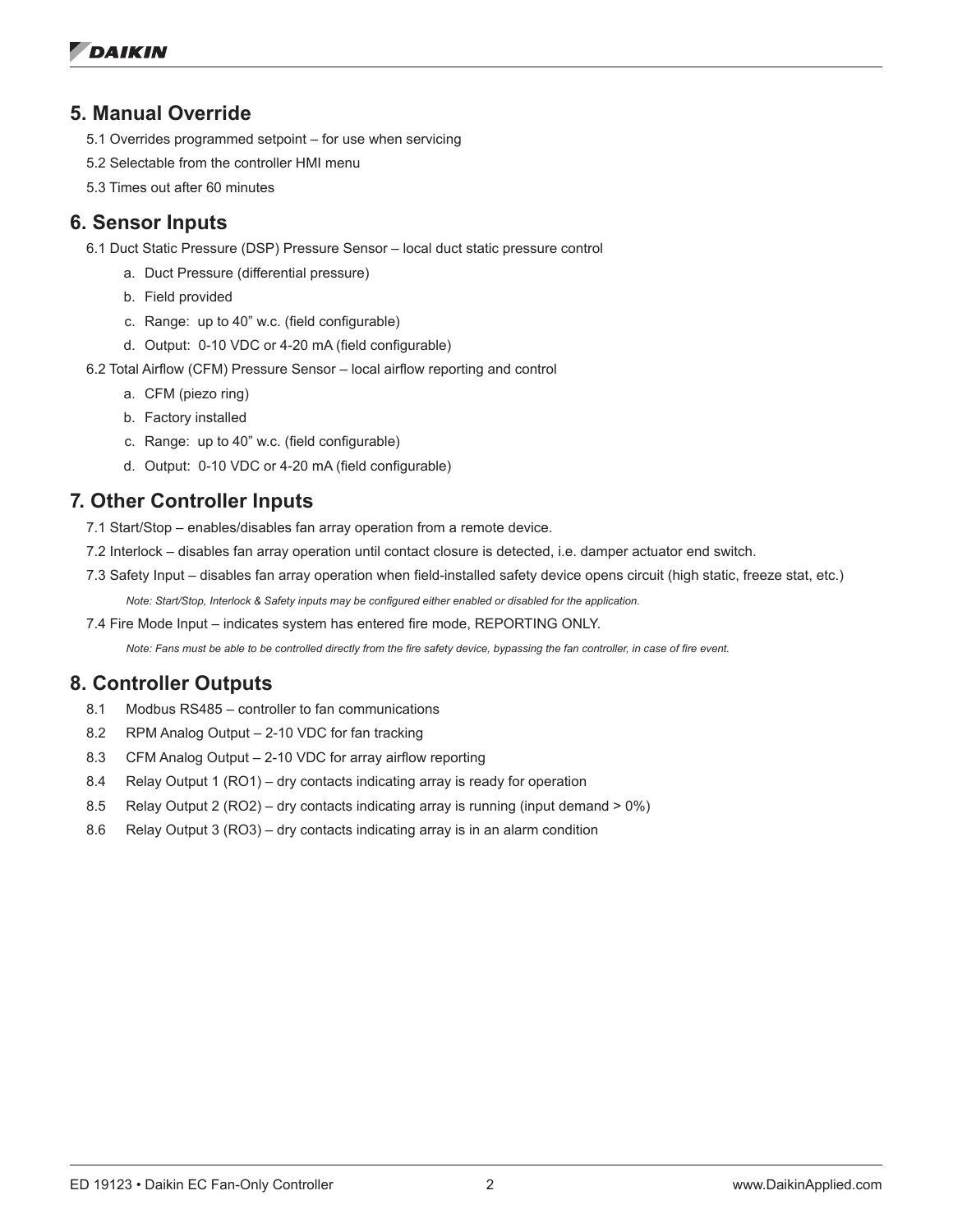#### **9. Communications from individual fans via Modbus**

- 9.1 Identification Product Range
- 9.2 Status OK
- 9.3 Current Set Point
- 9.4 Current Parameter Settings
- 9.5 Fan Speed RPM
- 9.6 Power Watts
- 9.7 Alarm Codes (EBM Motor Status)
	- a. Hall Sensor Error (HLL)
	- b. Electronics Interior Overload (TEI\_high)
	- c. Motor Overheated (TFM)
	- d. Power Module Overheated (TFE)
	- e. Locked Motor (BLK)
	- f. Communication Error (Not EBM Status indicates loss of Modbus communications)
	- g. Phase Failure (PHA 3 phase motors)
	- h. DC Link Under-voltage (UzLow)
	- i. DC Link Over-voltage (UzHigh)
	- j. Mains Under-voltage (PHA single phase motors)
	- k. Mains Over-voltage (UeHigh)
	- l. RPM Fault motor RPM is more than 300 RPM from demanded speed)

#### **10. System Status**

- 10.1 The user can access system status parameters in real time when the system is in operation.
- 10.2 The following parameters will be capable of display:
	- a. Individual fan status OK, Warning, Alarm
	- b. Individual fan alarm code (during fault occurrence)
	- c. Individual fan speed RPM
	- d. Individual fan power Watts
	- e. Command Input Mode 0-10 VDC, 4-20 mA, BACnet
	- f. Operating Mode RPM, CFM, DSP
	- g. Total System Power Watts
	- h. System alarm code (during fault occurrence)
	- i. System alarm code history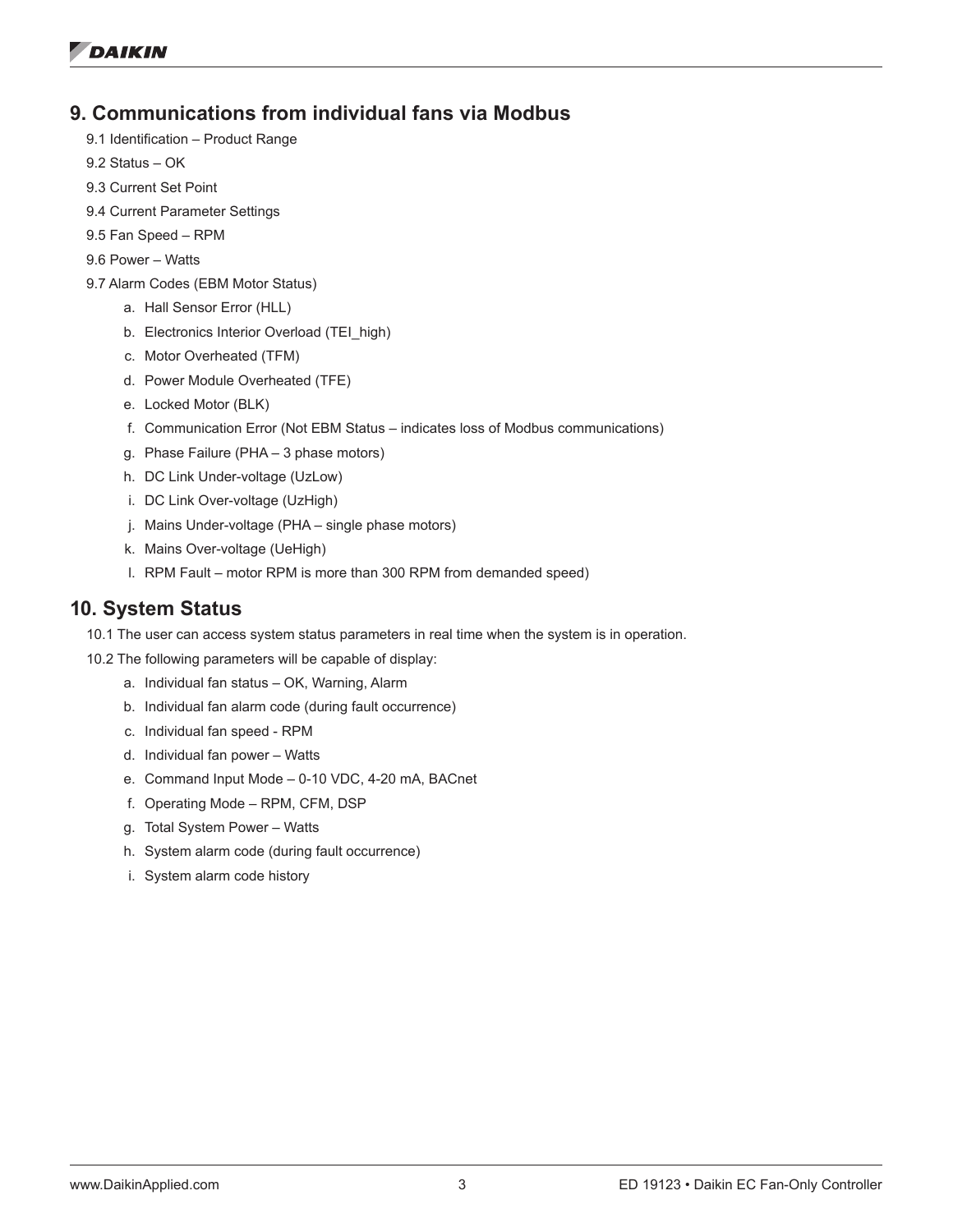#### **11. System Alarms**

11.1 Motor Failure – specific motor address, alarm code (from motor)

11.2 Fan RPM Incorrect – specific motor address (motor RPM feedback is > ± 300 from demand)

11.3 Duct Pressure Warning – pressure outside of allowable tolerance (when used)

11.4 Piezo Ring Pressure Warning – pressure outside of allowable tolerance (when used for control)

11.5 Pressure Sensor Fault – pressure sensor reading below null threshold or above 0 +/- allowable offset when fan array is off.

11.6 Communication lost with motor – specific motor address, no response via Modbus

11.7 Fire Mode – the fire mode input indicates the system is operating in fire mode

11.8 Interlock Timer Expired – in systems where the interlock function is activated, the interlock circuit remains open beyond the selected delay time (time between the control receiving a start command and the interlock circuit closing)

*Note: Alarms can be cleared either through the HMI or remotely through the analog input or BACnet.*

# **12. System Diagram**